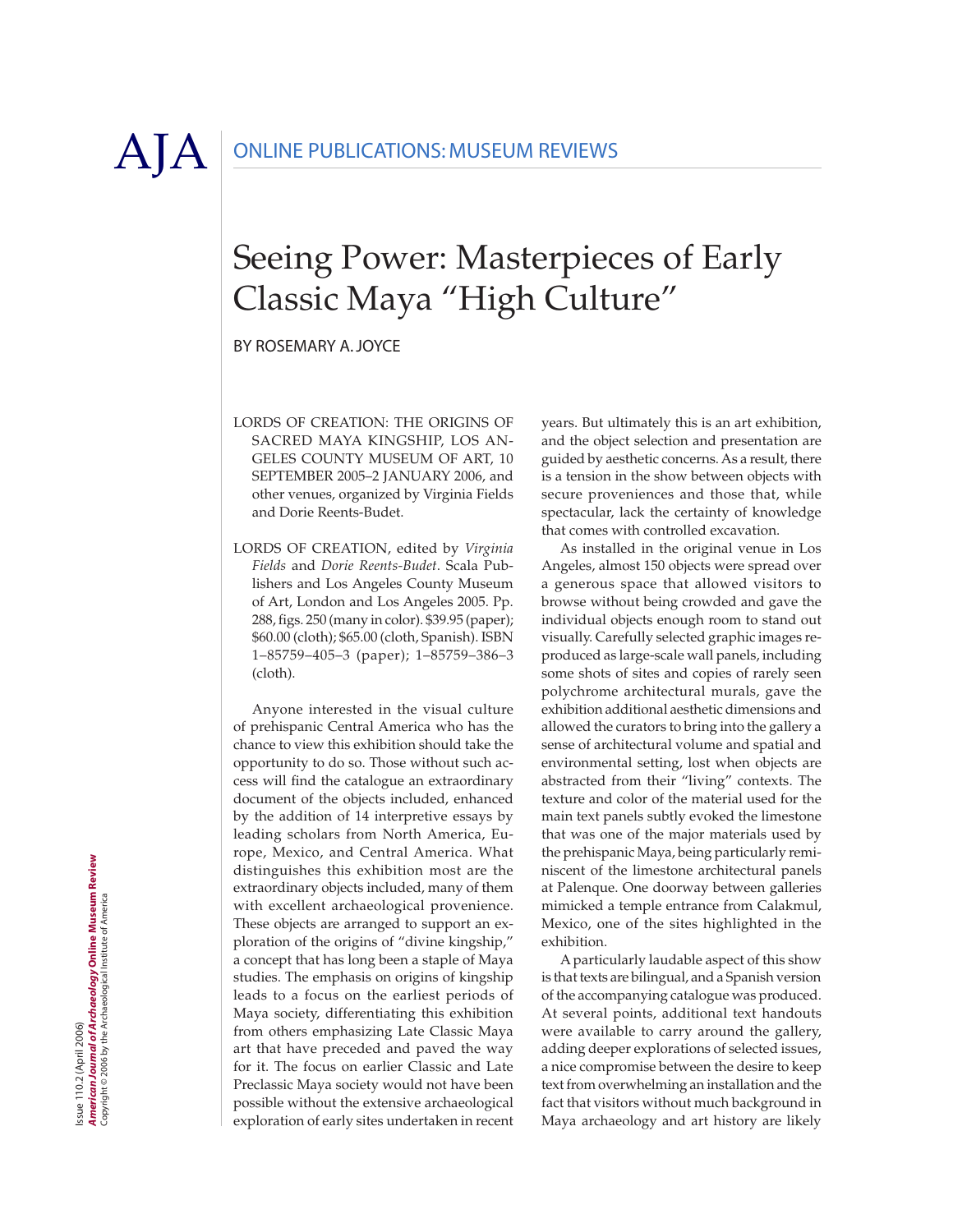to need coaching to understand the ideas pre sented. *Lords of Creation* does not include an audio tour, something that I applaud, as audio tours become the norm and force visitors onto a single track through exhibits. Instead, there is an introductory video and a substantive re search room toward the end of the exhibition. Together, these elements invite both visitors with little background, who can gain neces sary context from the video and go into more depth where they want using the plasticized gallery texts, and those for whom Maya stud ies is a passion. It is not immediately obvious how younger visitors might engage with this exhibition; installed objects and cases raise many objects above the view of children, and the themes of the show are far divorced from everyday life or experiences that might create resonance for them.

What will draw visitors, of course, will not be the installation itself but the scholarship, the new ideas presented, and the opportunity to see objects of great beauty, distinction, and significance. The core theme is an exploration of the origins of Maya kingship, understood in two senses: chronological and developmental. The curators follow a long-established current of thought that suggests that Mesoamerican rulers, from the time of the first Gulf Coast Olmec societies, built their authority on claims to be sacred or divine rulers. From a chrono logical perspective, the focus in the exhibition is thus on the earliest periods of Maya ruler ship, stretching from the first records of distin guished persons in the art of the Late Preclassic Maya (ca. 400 B.C.E.–100 C.E.) through the end of the Early Classic period (ca. 600 C.E.), when many early Maya states were transformed by contacts with the Central Mexican urban center, Teotihuacan. The emphasis on divine or sacred kingship is not particularly new in Maya studies or exhibitions, but this is the first to focus on the early developmental periods. As a direct consequence, the objects included go well beyond the familiar icons of Late Classic Maya culture that have been featured in Maya exhibitions for the last 20 years, ever since *Maya: Treasures of an Ancient Civilization* **1** and *Blood of Kings* **2** initiated a period of major enthusiasm for Maya art exhibitions.

*Lords of Creation* opens with a consideration of the roots of Maya kingship, which the cura tors trace to the Gulf Coast Olmec. Visitors are greeted by a monumental, three-dimensional

stone sculpture from La Venta, Mexico, an extraordinary example of an anthropomor phic sculpture in the round from the Olmec heartland created in the Middle Formative (ca. 900–400 B.C.E.). Two other pieces of monumen tal stone sculpture are also presented, one a disk-shaped sculpture attributed to the Pacific Coast of Guatemala (dated ca. 600–300 B.C.E.), the other a stele from Kaminaljuyu, near modern Guatemala City (ca. 200–50 B.C.E.). These three sculptures span the period from the earliest Gulf Coast societies that created monumental sculpture to the beginnings of the lowland Classic Maya tradition. These striking objects frame expectations for the remainder of the exhibition that are somewhat mislead ing, suggesting that monumentality and stone sculpture will be major emphases.

Instead, throughout the following rooms, the story of Early Classic Maya rulership is illustrated primarily at a smaller, at times intimate, scale, through items of costumes worn by rulers and objects used in courtly life. Extraordinary pottery vessels and carved bone, shell, and jade objects make up the bulk of the exhibition. After the introductory section, there is no attempt to present a chronological nar rative. Even there, objects are not segregated on strict chronological grounds but rather are grouped thematically. So throughout the exhibition, objects from earlier Olmec sites are juxtaposed with those from Late Preclassic and Early Classic Maya sites, a presentation that suggests direct development of Maya visual culture and concepts of rulership from Olmec roots.

The sections that follow the introduction consider the relation of the ruler to the cosmos, identify a series of supernatural patrons of rul ers, describe the religious duties of the ruler, explore royal portraiture, and propose that certain objects were "personal instruments of power" for rulers. While all these sections seem to be closely related to the theme of rulership, its origins and its nature, a discussion of "The Origins of Writing" interrupts the emphasis on the person of the ruler. The sections that follow, including a recapitulation of contemporary ideas about royal feasting with extended dis cussion of the use of cacao, and a presentation of "International Relations," especially the role of Teotihuacan in the development of Early Classic Maya kingdoms, are less original and move away from the unifying discussion of the

2 Schele and Miller 1986.

 $\overline{2}$ 

<sup>1</sup> Gallenkamp and Johnson 1985.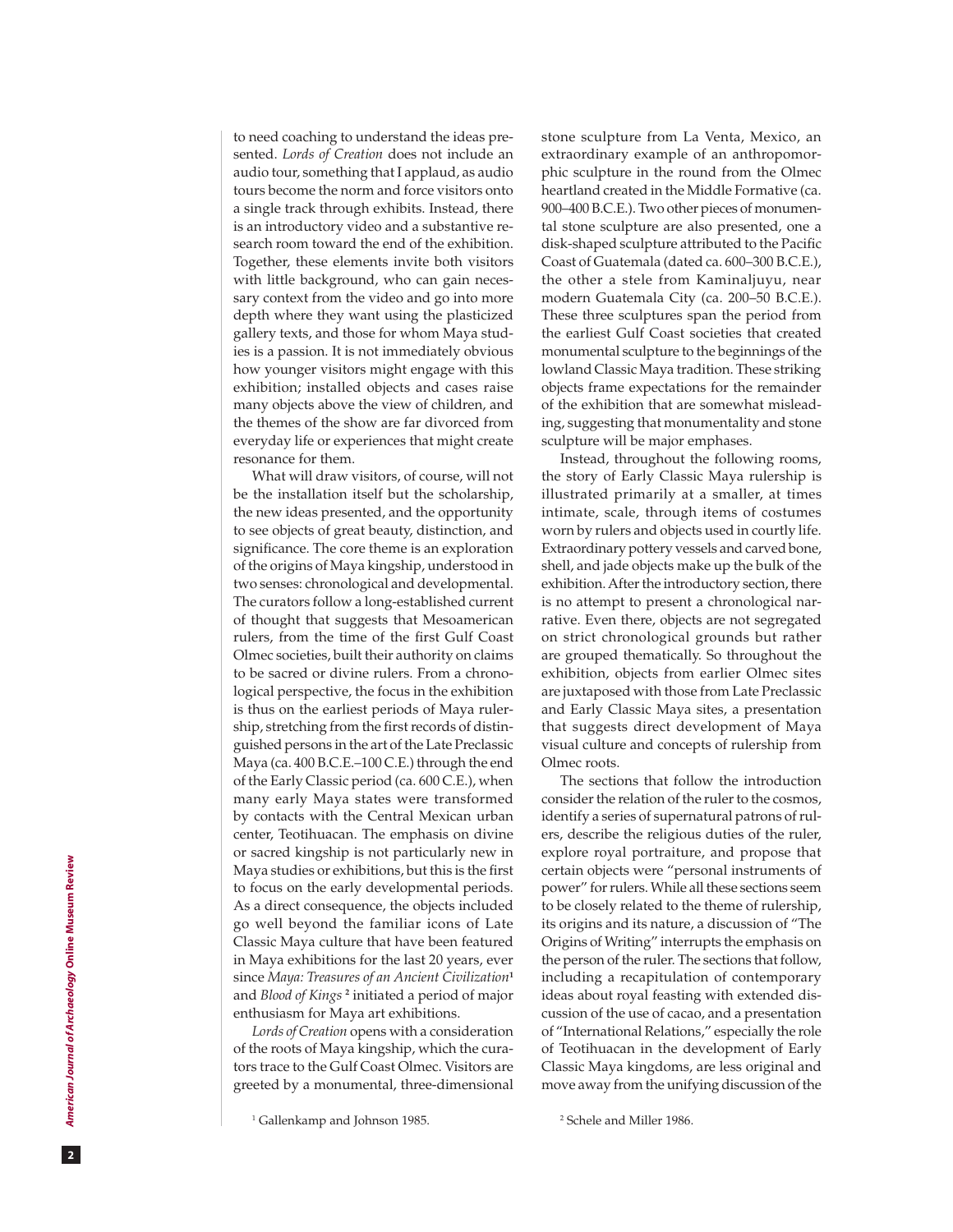divine or sacred ruler. The narrative returns to the person of the ruler with a consideration of "Death and Apotheosis," evocative of the cul mination of the earlier *Blood of Kings* exhibition in a similar discussion of the transformation of the ruler in death.

Many of the objects that give substance to these topics are extraordinary. While Late Classic Maya polychrome cylinder vases, with their narrative scenes of mythology and courtly life, have become visual commonplaces, the Early Classic orange-slipped pottery, carved blackwares, and polychromes featured here are much less widely known. A tall vase of a complex shape with faceted surfaces in polished red-orange, from a burial at Tikal, Guatemala (cat. no. 105), is striking for its unusual size. From a tomb at Copan, Honduras, comes a modeled effigy of a deer lying on its side (cat. no. 106) that originally contained a food made with chocolate beans. A dish from excavations in Tikal's Mundo Perdido complex (cat. no. 67), with a lid carved in low relief, fired brown-black, shows the profile of a ruler wearing an elaborate mask and jewelry. A lidded polychrome dish excavated from a tomb at Holmul, Guatemala (cat. no. 140), is a beautiful example of the use of painted plaster to create a new figural image covering the original imagery. Described in the catalogue as fields of color, the painting on the plaster of the lid in fact depicts "two profile heads wearing elaborate green earspools and bead ornaments" that "may represent corn cobs as the decapitated head of the personified maize plant."<sup>3</sup> Some of the most striking objects in the exhibition depict images related to those on figural pottery through inlay of jade and other stones on shell backings. A pendant from a tomb at Copan (cat. no. 143) is identified as an image of the Principal Bird Deity, a greenfeathered mythological character whose feathers are here represented by inlays of jade. A pectoral ornament from a burial at Dzibanche, Mexico (cat. no. 65), formed from a single bivalve shell shows an image of a seated lord. Set into the shell, are tiny pieces of jade, forming the parts of the represented figure's costume that correspond to what would be full-scale jade ornaments on a living person. Dark gray-black iron pyrite pieces represent the bands of the figure's headdress and the black spots on his jaguar-skin kilt and the jaguar-skin cushion on which he sits.

All these objects, and many more, have rich specific context due to their recovery in con trolled, professionally recorded archaeological excavations at sites like Calakmul, Tikal, Altun Ha, and Copan. These well-provenienced ob jects are juxtaposed with others that have only general regional-level attributions. Given the absence of any discussion of looting or of the international trade in antiquities in the exhibi tion or catalogue, the fact that this mixture of the well-provenienced and unprovenienced or stylistically attributed forcefully poses the question of mode of acquisition must be unintended. The exhibition invites a close consideration of how necessary provenience is for belief in the kinds of extraordinary, oneof-a-kind items featured here.

Writing recently about the development of connoisseurship in the study of precolumbian art from the 19th century to the present, Jane McLaren Walsh notes that "the 'eye' of the connoisseur might also be described as an ap preciation of a particular beauty, a look that is appealing to one person's individual aesthetic sensibilities."<sup>4</sup> It is through the application of such a trained eye that objects without pro venience can be assigned likely regional and chronological attribution, a procedure that has become commonplace for Late Classic Maya art, where formats and content of artworks are fairly standardized. The same is not the case for the early periods during which Maya cultural, political, and social concepts were being formed.

Most disturbing is the realization that many of the securely provenienced objects included in the exhibition might be questioned because of their unique features, if they lacked archaeo logical context. The carved blackware dish with four effigy feet from a tomb at Calakmul (cat. no. 149) would seem unlikely were it not for the documentation provided by its excava tion, which also allows us to associate it with other materials. The lack of provenience for a similar vessel attributed to the Maya lowlands (cat. no. 138) provides no decisive basis to trust in its authenticity other than the eye of the connoisseur. If the figurine from a tomb at Yaxuna (cat. no. 116) did not have excellent provenience (including direct association with the body of a young woman dressed in ex ceptional jade jewelry) it might not have been recognized as genuinely Maya. The elaborate modeled, seated figure atop the lid of a tripod

 $\overline{\mathbf{3}}$ 

<sup>3</sup> Joyce and Shumaker 1995, 28.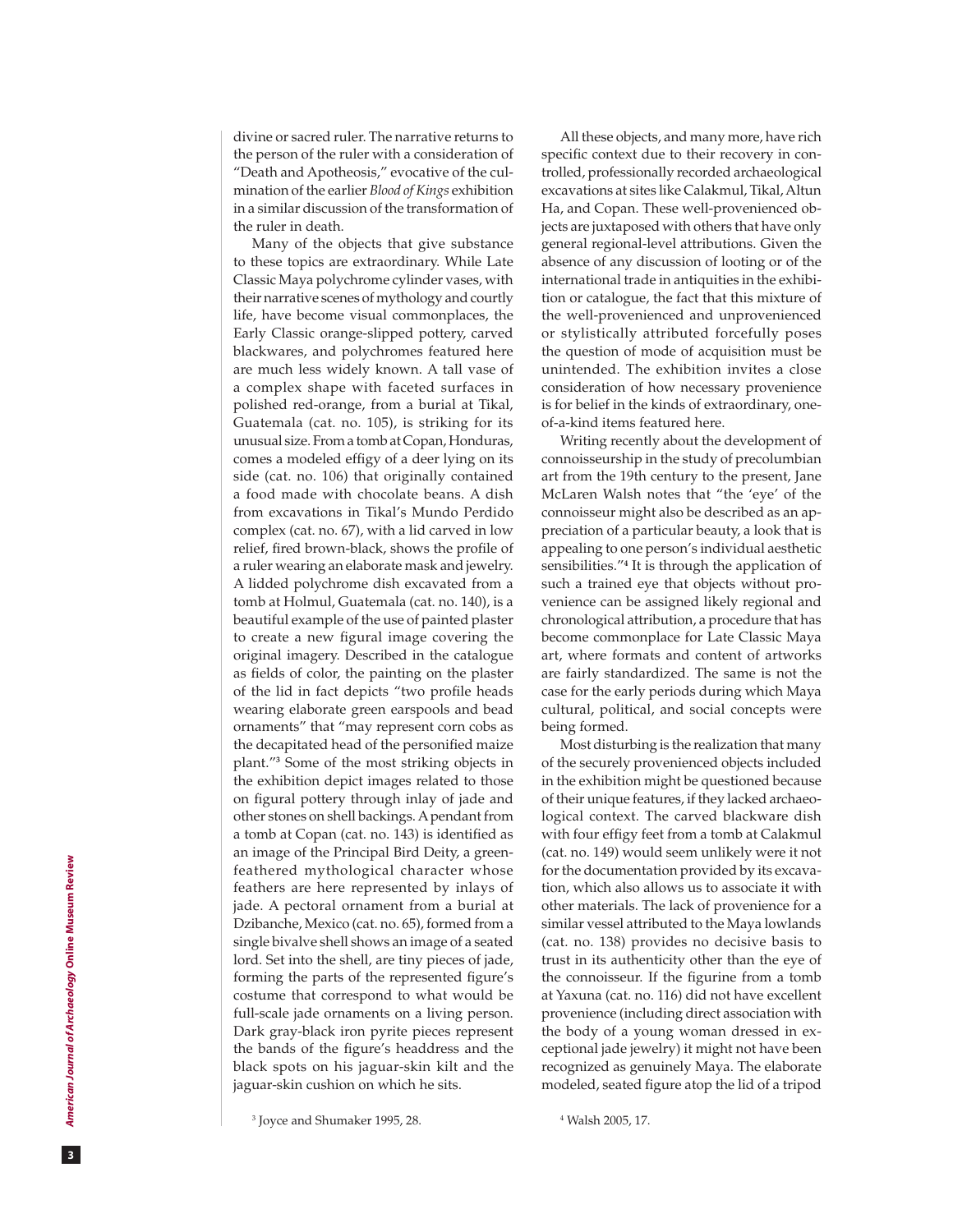cylinder attributed to Guatemala (cat. no. 63) is so out of scale with the vessel on which it sits that it raises the same kind of doubts, but here we lack the archaeological provenience that settles the case for the Yaxuna figurine.

Walsh notes that, as a consequence of de pendence on the individual curatorial eye as the basis for authenticating objects without archaeological provenience, "the problem of unique works of art, unprovenienced 'mas terworks' remains . . . what is striking is the number of objects in both the private and public realm that have no apparent icono graphic or stylistic counterparts from known archaeological contexts....Yet, despite and at times because of their individuality, they are considered masterpieces . . . these 'masterpiec es' seem often beyond suspicion or criticism." **5** Here we have an exhibition full of masterpieces with secure provenience, commingled with others lacking such security. It would be inter esting to see what kind of interpretation could be based solely on the objects with exemplary provenience, and what ideas would have to be set aside or reexamined.

Indeed, the core concept of sacred or divine kingship itself might require rethinking, with or without such a restriction of source materi als to those with secure context. Despite its centrality to the exhibition, the theme of sacred kingship is not as clearly defined as might be desired. The study room included in the show attempts to sketch out a global context for sa cred kingship (the term used in the catalogue and exhibition title). The contributors to the catalogue, including the curators, often use the term "divine kingship" interchangeably with sacred kingship. As defined by the curators in their introductory essay, Maya rulers embod ied "a system of governance known as divine kingship, a phenomenon found among ancient civilizations throughout the world," based on the fact that art "portrays human rulers in the guise of deities, especially the Maize God, proclaiming their sacred and secular authority to bring agricultural fertility and abundance to their communities." **6** The curators write, "cosmic power constitutes a key criterion of divine kingship, which is characterized by the capacity of rulers to interact with supernatural powers, to intercede on behalf of the human

population." **7** The view of Maya rulership that they present is compelling, but it is fair to ask what relationship it actually has to a broader anthropological concept of divine kingship that might have been relevant in Maya society.

In 1985, Gillian Feeley-Harnick, in a major review article cited in the exhibition catalogue, noted that discussions of divine kingship can be traced back to the work of James Frazer at the turn of the 19th century. **8** Feeley-Harnick characterized divine kingship as a "metaphor" that allowed early 20th-century European scholars to "explore questions about rational ity and legitimacy in government, epitomized in the transformation of murder for personal gain into sacrifice for the common good."**<sup>9</sup>** At the core of the anthropological concept of divine kingship is thus something not openly addressed in this exhibition: a myth of suc cession in which the old ruler is killed by his successor, setting in motion a cycle of violence contained by ritual. Exploration of this line of analysis in relation to the investment in funer ary rituals and monuments evident in Maya sites might lead to a fruitful reconsideration of the literature on "the king's two bodies" and the way that elaboration of rituals of death and burial serve the political ends of successors, not those who they ostensibly commemo rate. It could also lead to discussions of the transformation of the king into a stranger that might be pertinent to the adoption of objects of Teotihuacan style or origin in the last part of the Early Classic.

The long persistence of divine kingship posited in the exhibition, and its proposed coherence, also are problematic. Within a few decades of Frazer's original proposals, ethnog raphers working in what he suggested was the central area for divine kingship, Africa, "called into question the absoluteness of divine king ship in conceptual, sociological, and historical terms. There is no absolute sovereign: 'the king's power and authority are composite . . . their various components are lodged in differ ent offices.'"**<sup>10</sup>** In Africa, the examples of this phenomenon were relatively recent (having developed within a few hundred years) and were in the process of transformation under colonial rule. While the history of prehispanic

 $|4|$ 

<sup>5</sup> Walsh 2005, 17–18.

<sup>6</sup> Fields and Reents-Budet 2005, 21.

<sup>7</sup> Fields and Reents-Budet 2005, 24.

<sup>8</sup> Feeley-Harnick 1985, 273.

<sup>9</sup> Feeley-Harnick 1985, 275.

<sup>10</sup> Feeley-Harnick 1985, 276 (citing Fortes and Evans-Pritchard 1940, 11).